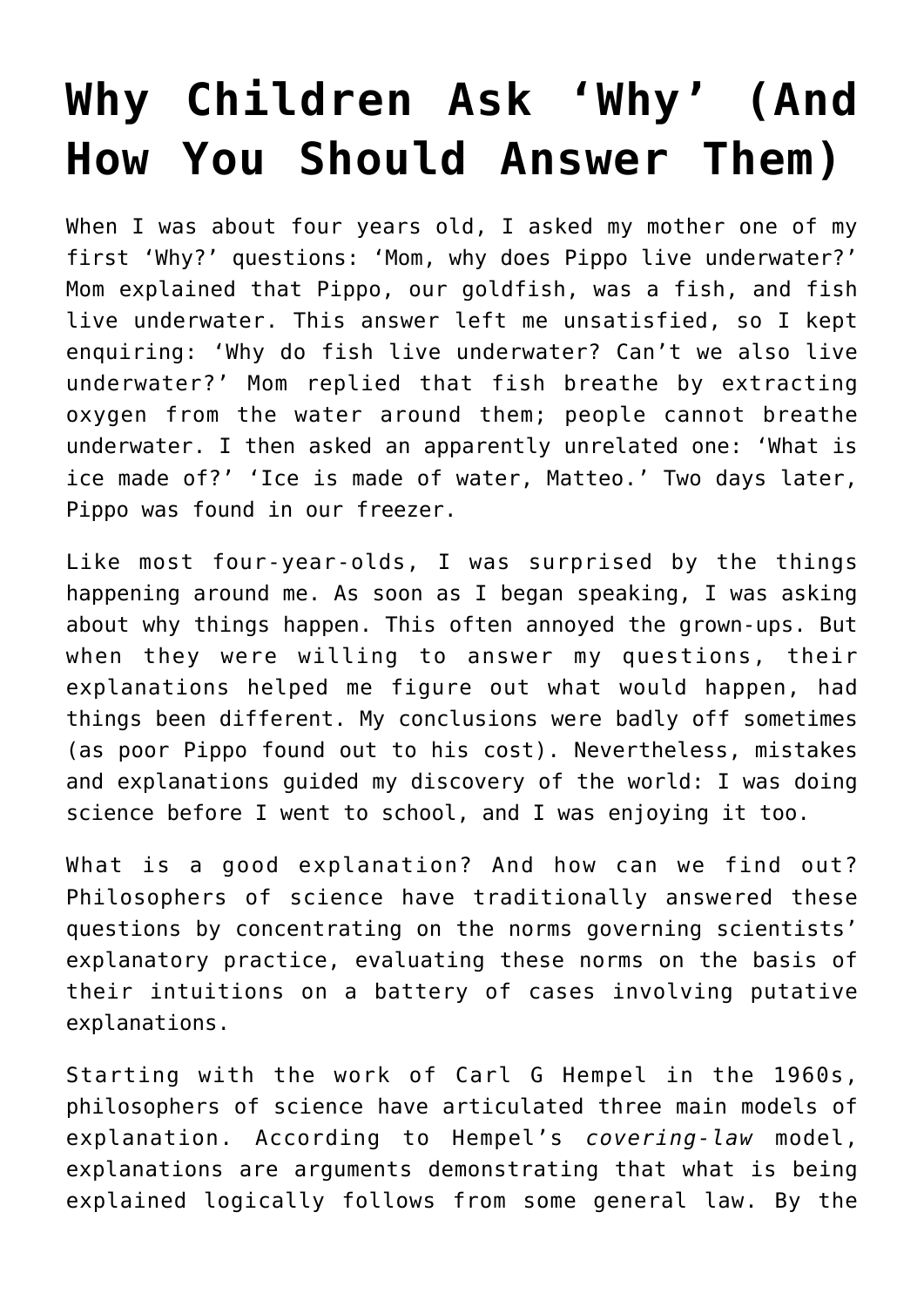covering-law model, if one asks: 'Why does a certain flagpole cast a shadow that is 10 metres long?', a good answer should cite the laws of optics, the height of the flagpole, and the angle of the Sun in the sky. This explanation is good because it 'shows that, given the particular circumstances and the laws in question, the occurrence of the phenomenon *was to be expected*'.

Another approach is the *unificationist* model, which says that good explanations provide a unified account that can be comprehensively applied to many different phenomena. Newton's theory of gravity and Darwin's theory of evolution are lovely explanations because they enjoy a great unifying power. These [theories](http://www.jstor.org/stable/186834?seq=1#page_scan_tab_contents) appeal again and again to a few basic principles that can account for a great many phenomena. Thereby, unifying theories reduce to a minimum the number of what the biologist Thomas Huxley in 1896 called 'fundamental incomprehensibilities'.

The *[causal](https://www.pdcnet.org/pdc/bvdb.nsf/purchase?openform&fp=jphil&id=jphil_1973_0070_0017_0556_0567) mechanical* model is perhaps the most popular among philosophers. It [says](http://bayes.cs.ucla.edu/BOOK-2K/) that good explanations reveal organised component parts and activities that make things happen.If one asks: 'Why did that window break?', a good answer is: 'Because someone threw a rock at it.' Or if one asks: 'How does blood reach every part of the body?', a good answer should include information about the heart, the blood vessels of the circulatory system, and their functions.

These models capture the form of many good explanations. However, philosophers should not assume that there is only one true model of explanation, and that a decision must be made about which model tells us what a good explanation really is. That is, many assume that a single, 'one-size' explanatory model fits all areas of enquiry. This assumption means that philosophers have often ignored the *psychology* of explanatory reasoning.

Giving a good answer to a 'Why?' question is not just a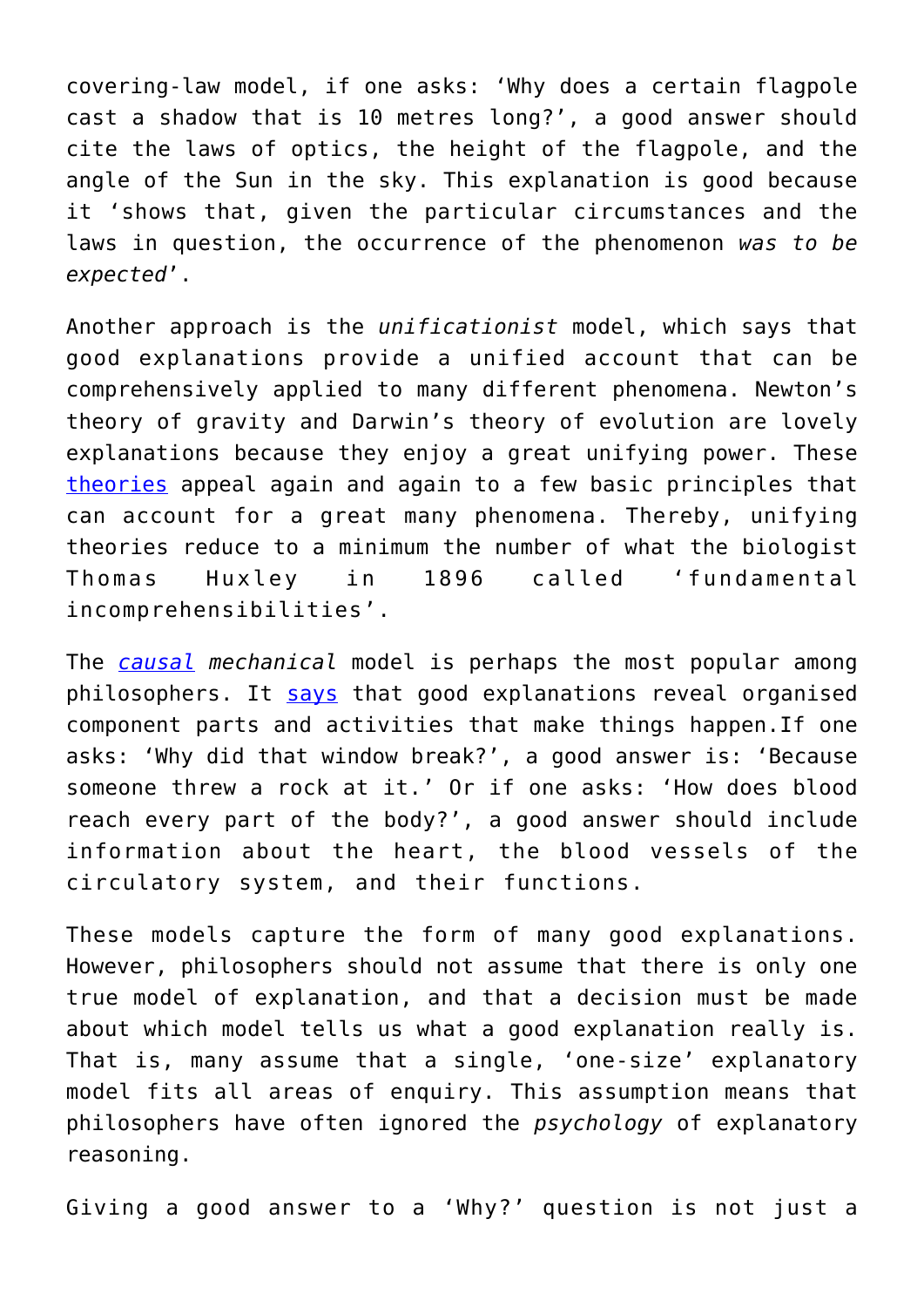philosophical abstraction. An explanation has cognitive, realworld functions. It promotes learning and discovery, and good explanatory theories are [vital](http://www.cell.com/trends/cognitive-sciences/abstract/S1364-6613(06)00211-7?_returnURL=http%3A%2F%2Flinkinghub.elsevier.com%2Fretrieve%2Fpii%2FS1364661306002117%3Fshowall%3Dtrue) to smoothly navigating the environment.In this sense, an explanation is what is known as a speech act, which is an utterance that serves a certain function in communication.Evaluating when someone successfully performs this speech act should take account of the psychology of explanatory reasoning and its subtle context sensitivity. Wonderful work in the psychology of explanation shows that laws, unification and causal mechanisms all have a [place](http://onlinelibrary.wiley.com/doi/10.1111/cogs.12340/abstract) in human psychology, tracking distinct concepts that get triggered depending on one's audience, interests, background beliefs and social environment.

Results from [psychology](https://www.jstor.org/stable/188064?seq=1#page_scan_tab_contents) also expose a striking similarity between children's and scientists' explanatory reasoning.Both children and scientists look out in the world, trying to find patterns, searching for surprising violations of those patterns, and attempting to make sense of them based on explanatory and probabilistic considerations. Children's explanatory practices offer unique insight into the nature of good explanation.

Models of explanation should be calibrated on data about actual explanatory **[practice](https://www.ncbi.nlm.nih.gov/pubmed/21564236)** from psychology, but also from the history and sociology of science. The same conclusion applies to other traditional topics studied by philosophers of science like confirmation,theory change, and scientific discovery, where all too often abstract philosophical theorising obfuscates the cognitive foundations of science. Empirically grounded studies of explanation are clearly telling us something important about how people explain, what they find explanatorily valuable, and how explanatory practices change over one's lifetime. If [every child is a natural-born](https://www.intellectualtakeout.org/../../../essays/how-the-scientific-method-came-from-watching-children-play) [scientist](https://www.intellectualtakeout.org/../../../essays/how-the-scientific-method-came-from-watching-children-play), philosophers of science would do well to pay more attention to the psychology of explanation, and particularly to children's 'Why?' questions and explanatory reasoning. They